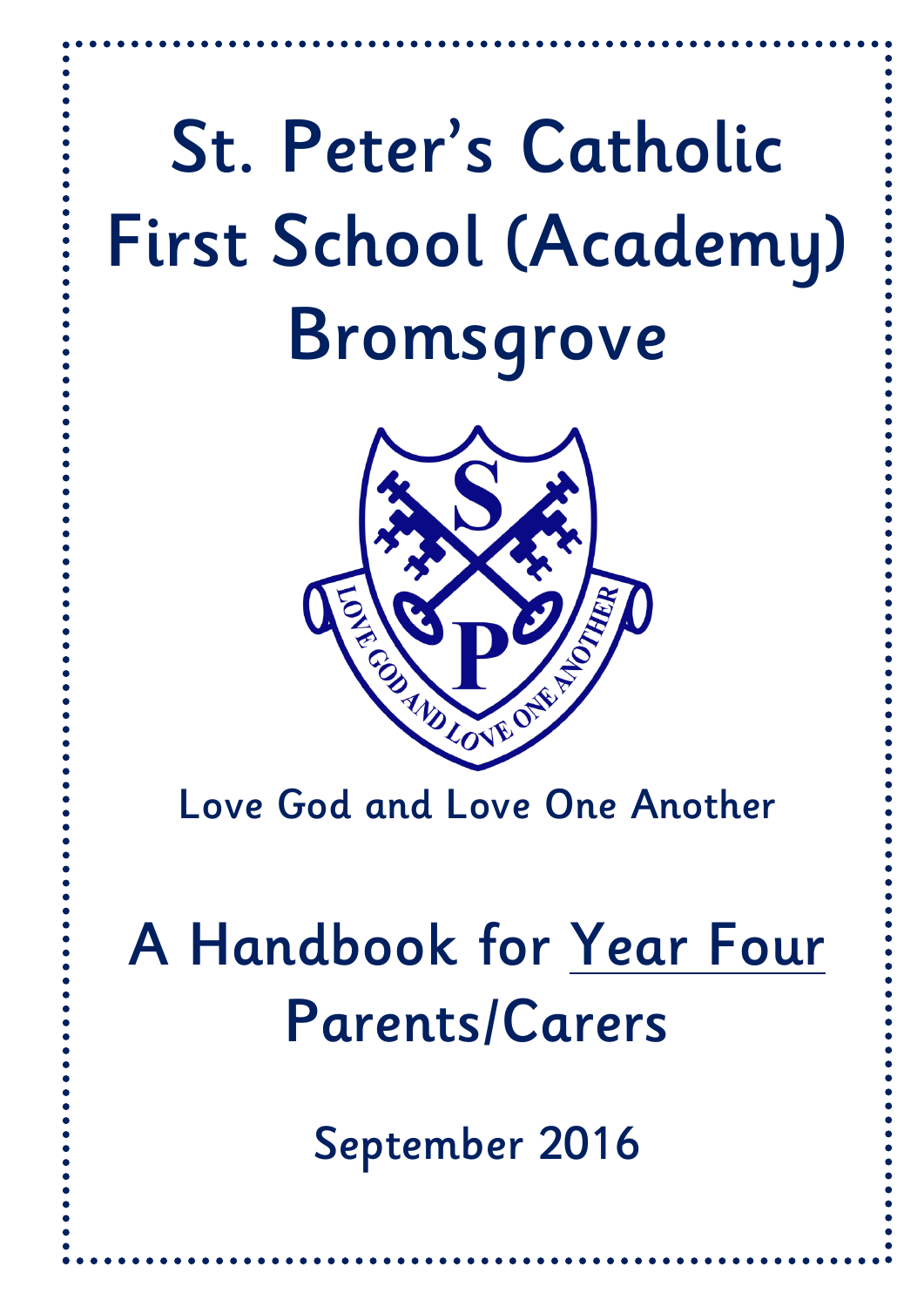$\ddot{\phantom{0}}$ 

**May we take this opportunity to welcome you back to school after the summer break and we look forward to meeting you and working together over the next year.**

**We have produced this booklet that is specifically for Year Four parents/carers, to help you to get to know us and our Year One routine. We aim to establish a strong partnership between home, school and parish and hopefully you will find this information useful.**

|          | The Year Four Team   |                            |
|----------|----------------------|----------------------------|
|          | <b>Class Teacher</b> | <b>Teaching Assistants</b> |
| Class 4R | <b>Mrs Amy Rowe</b>  | Mrs Everard, Mrs           |
|          |                      | Miguras, Mrs Brown         |
| Class 4E | Miss Claire Ellenger | Mrs Martin,                |
|          |                      | <b>Mrs Brown</b>           |

**For the teachers' statutory Planning, Preparation and Assessment Time (PPA) cover will be provided by Mrs Wendy Amess (HLTA) and Mr Charlie Price (PE Coach). Mrs Amess and Mr Price will communicate and plan with the Year Four Team.** 

**Please take note of our Class names (4R and 4E) as when they are used on newsletters, etc then the event will include your child. Year Four is also part of a key stage, so if you see KS2 (Key Stage Two) then this also includes your child.**

**How to contact us**

**A close link between home and school ensures that children feel secure and valued.** 

**Therefore if you have any concerns or information about your child that you feel we should know please do not hesitate to write, email or telephone us. [office@st-petersrc.worcs.sch.uk](mailto:office@st-petersrc.worcs.sch.uk)**

#### **01527 831872**

**You could also make an appointment via the school office. We will endeavour to see you as soon as possible.**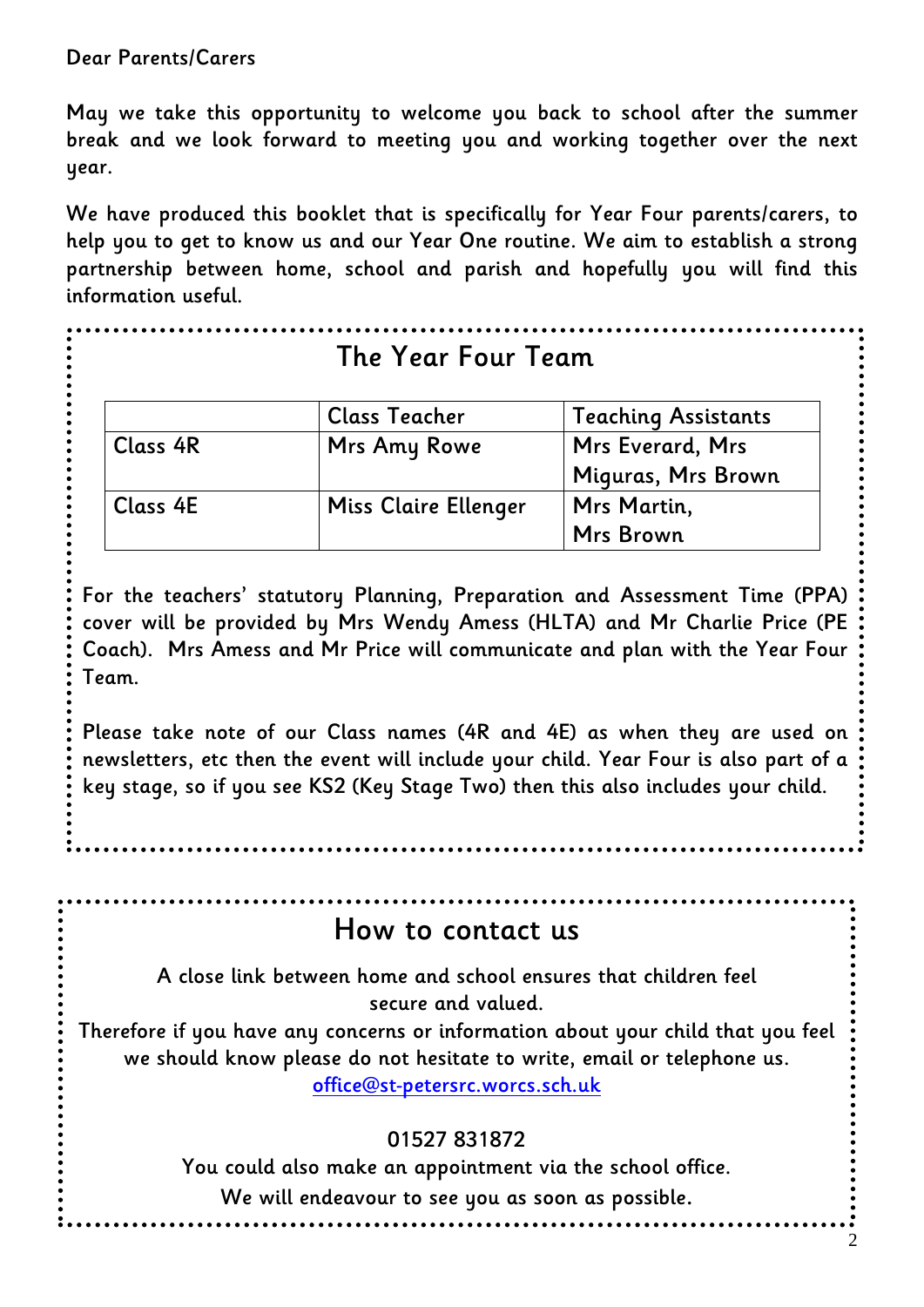# **Useful contact numbers and information**

| <b>School Office</b>                    | 01527 831872                     |
|-----------------------------------------|----------------------------------|
| <b>School Fax</b>                       | 01527 874629                     |
| School E-mail                           | office@st-petersrc.worcs.schu.uk |
| School Website address                  | www.stpeters-bromsgrove.co.uk    |
| <b>Class Catering</b>                   | <b>Hannah Jones 01527 558678</b> |
| Castle Kids Before & After School Club: | 01527 831150                     |
| <b>School Nurse</b>                     | Catshill Clinic - 01527 488323   |

# **The School Day for Year Four Children**

| Time        |                                                            |
|-------------|------------------------------------------------------------|
| 8.30 a.m.   | The main pupil entrance gate on Charford Road is open      |
|             | for parents/carers to wait with their child as this is not |
|             | supervised by staff.                                       |
| 8.45 a.m.   | Mrs Clubley or Miss Colclough open the green gate          |
|             | (children are supervised)                                  |
| 8.55 a.m.   | The school bell rings for the start of the day             |
|             | Registration                                               |
| 9.00 a.m.   | Morning lessons start                                      |
| 10.25 a.m.  | <b>Morning Break Time</b>                                  |
| 10.45 a.m.  | Morning lessons continue                                   |
| 12.00 noon  | Lunchtime                                                  |
| 1.00 p.m.   | Afternoon lessons start                                    |
| $3.15$ p.m. | End of the school day                                      |

**If you are late arriving at school please bring your child to the front entrance and sign them in the book so that they can be marked on the register. The school playground gate is locked at 8.55 a.m. to ensure the safety of the children.** 

**At home time the children are not allowed to leave the adult, who is dismissing, until we can see the adult who has come to collect them. Please keep the collection list up to date in the school office. If there are changes, due to an emergency, please telephone the office to inform them of the change.**

**If you are delayed in picking up your child they will be kept safe in school. However, if this becomes a regular occurrence then you will need to sign the late pickup book and you will be asked to contact Castle Kids to arrange for them to collect.** 

3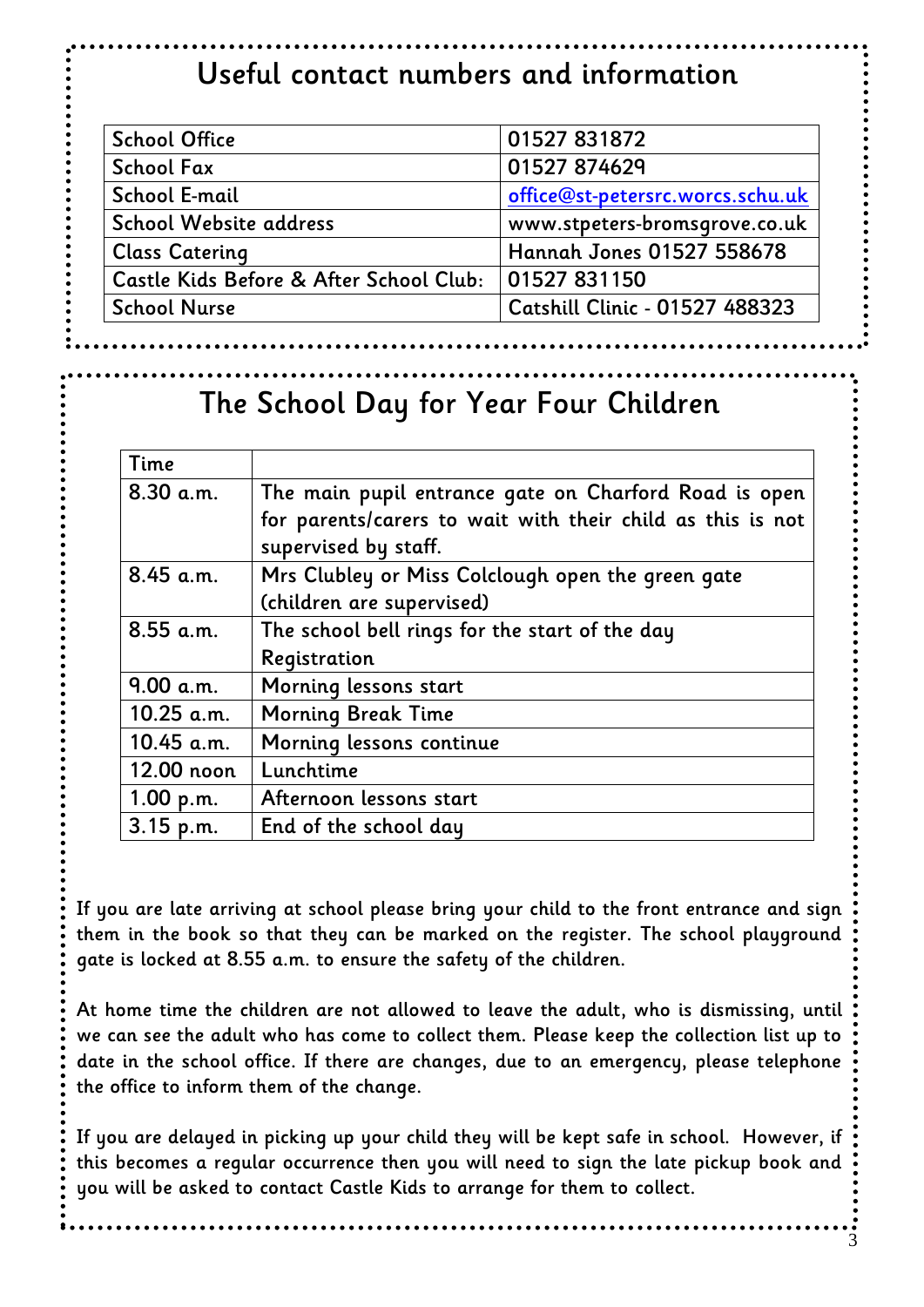# **At a glance!**

|                        | Class 4R        | Class 4E        |
|------------------------|-----------------|-----------------|
| PE (Indoors)           | Thursday        | Thursday        |
| PE (Outdoors)          | Wednesday       | Wednesday       |
| <b>Library Session</b> | To be confirmed | To be confirmed |
| <b>Spellings Quiz</b>  | Monday          | Monday          |

**The year group Curriculum Letters and Home Learning will update you of any changes to the above.** 

#### **Attendance**

**At St Peter's we have a high standard of punctuality and attendance to ensure the children have a settled start to the school day. We discourage families from taking holidays during term time and this should be avoided. The school has a strict attendance policy which parents are asked to support.**

**If your child is absent from school due to illness please telephone on the first day of absence before 9.30a.m. If the illness continues please inform on the third day of absence. On return to school your child should bring in a letter to explain their absence.** 

**If you need to collect your child during the school day for a special reason, e.g. an urgent or unavoidable medical appointment, you will need to go to the school office so that you can sign your child out.** 

# **Registration**

**The school day is split into two sessions, morning and afternoon. The children in Key Stage One will be registered at 8.55 a.m. for the morning session and 1.15 p.m. for the afternoon session.**

# **Winter Weather**

**On very rare occasions weather conditions have caused the school to close for the day. In the event of snow, please tune into the local radio stations for announcement of school closures – Radio Hereford and Worcester 104 FM. We also offer a text messaging service, so you will be informed via text if the school is closed due to snow.**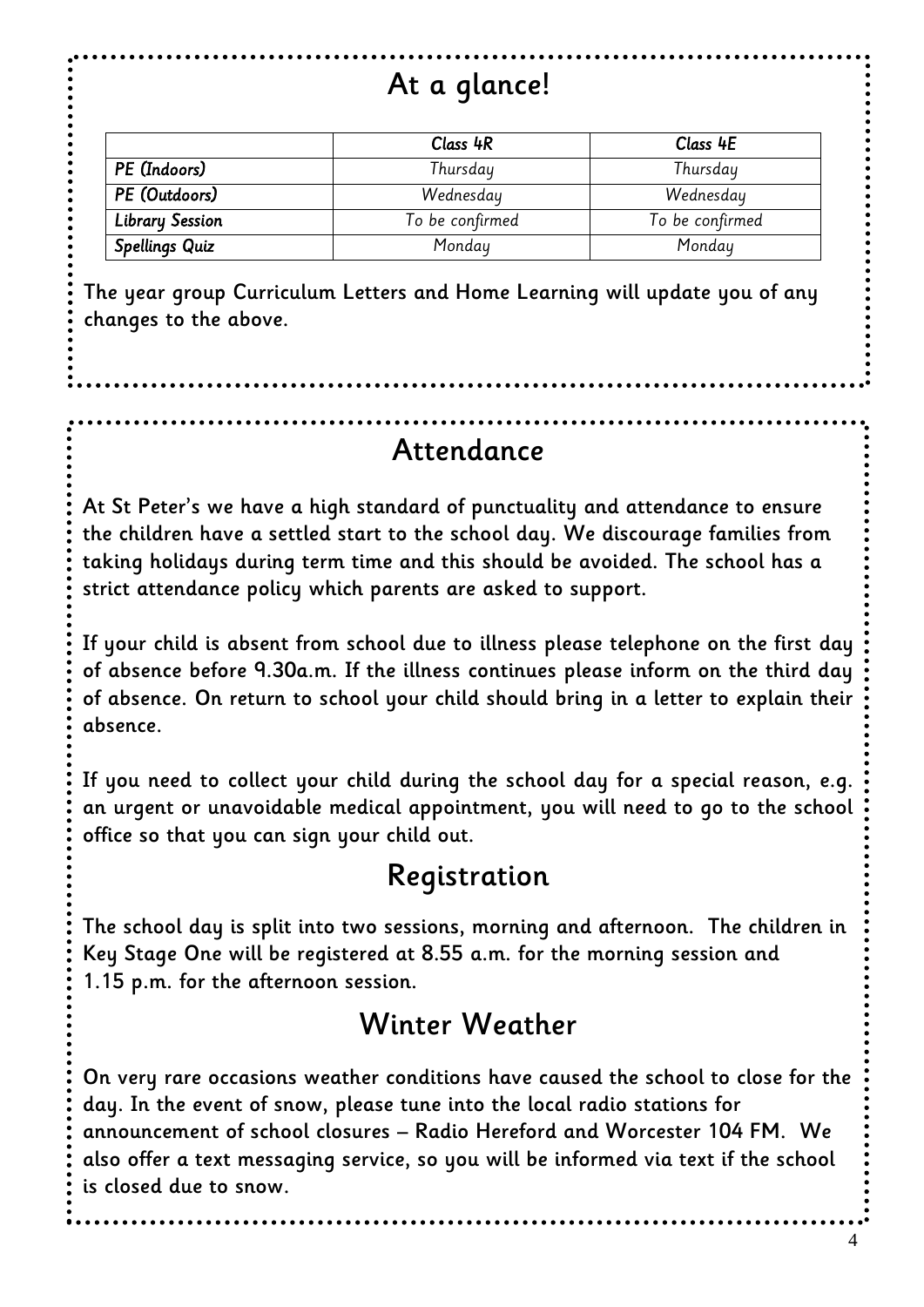## **Break Time**

**In the morning the children have a 20 minute break time. All children in Key Stage One are entitled to a free piece of fruit, which is from a Government initiative. If you wish your child to have milk then please contact 'Cool Milk' to set up an account. This can be done by telephoning 08448542913 or emailing registrations@coolmilk.com . We will then ensure your child receives their milk.**

## **Lunchtime**

**It is imperative that your child's menu is returned to school as soon as possible as Class Catering order to request to ensure that children get their preferred meal choice.** 

**In Key Stage Two the children's lunchtime starts with being called into the hall. When the children have finished their meal they are able to return to the playground. Key Stage Two children's lunch boxes and dinner trays will be checked before they leave the hall.**

**Whether your child has sandwiches or cooked lunches we expect good table manners. Please make sure that your child can use a knife, fork and spoon correctly. The lunchtime supervisors help the children to cut up food if help is needed. "Please" and "Thank you" are very important words at St. Peter's which children are encouraged to remember.** 

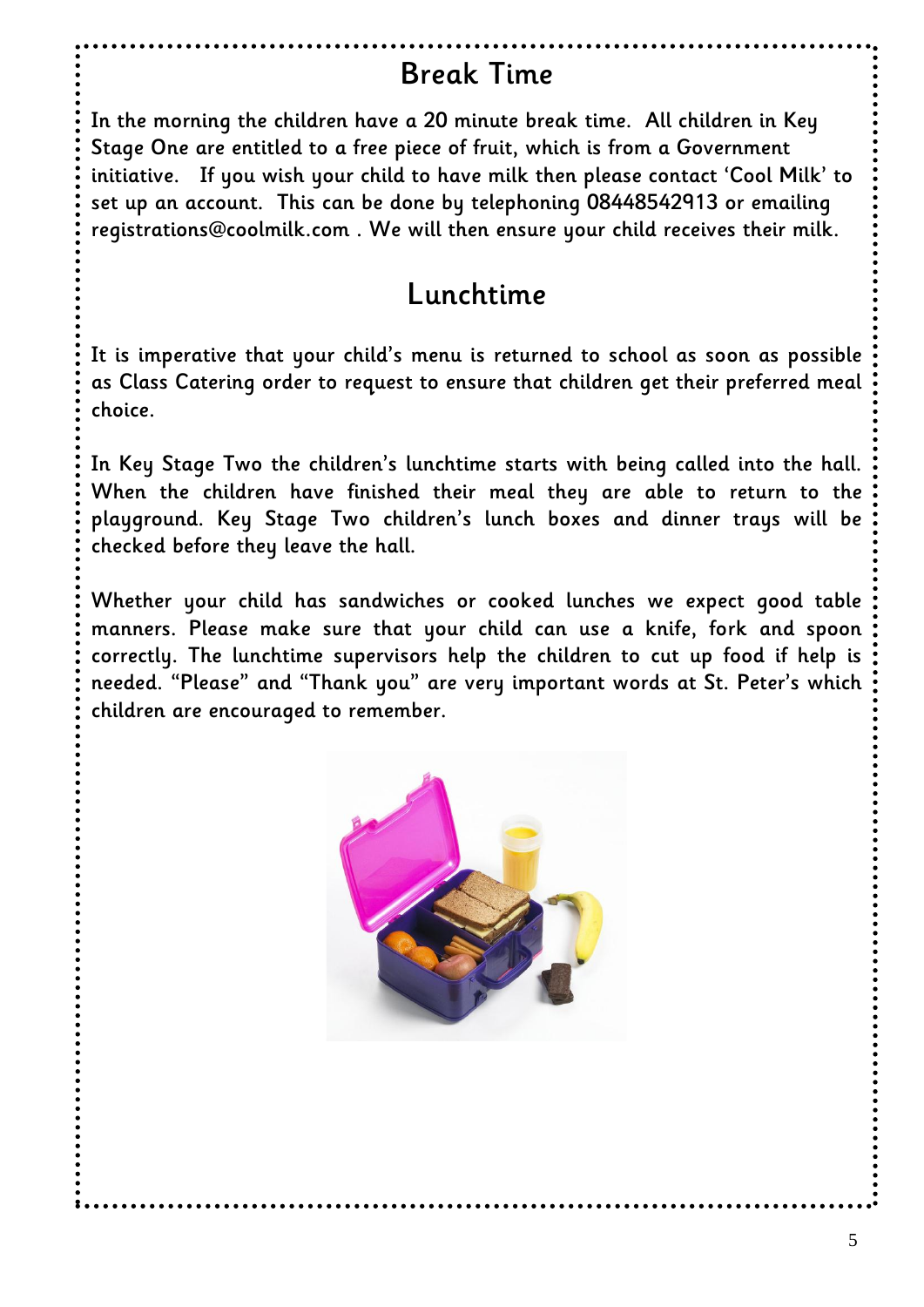# **Reading at Home and ERIC Time at School**

**Last year, in order to develop and promote 'a love of reading' we decided to make some changes to the way home/school reading is managed.**

**In every year group the children are able to choose a new reading scheme book from the classroom when they have finished the book that they are reading. The children will know which colour box they need to choose their book from, and this will be written in their reading record.** 

**Before changing their book it is expected that their reading diary will have been signed by an adult to show that the child has read and discussed their book.**

**The children will continue to have guided reading sessions in school where specific reading skills will be taught. It is during these 'guided sessions' where children will be heard read by a teacher and other members of school staff. They will only be heard read books from the reading scheme periodically in order to ensure that the level and content are appropriate.**

**The children also have an opportunity to visit the school library and choose a book which they then keep and return at the next class library session.**

**When sharing a book talk to your child about what he or she thinks might happen next in a story, how the story might end and then ask them to retell the story themselves. Picture books are very important to promote discussion, so look for books without any words to help your child practise this skill. Have fun acting out stories together. Your enthusiasm for a book will help your child to understand that books are exciting.** 

**Your child will receive a bookmark with their book and this should target the objectives that your child is working on.** 

**Make reading times fun and relaxed and you will see your child's confidence grow!**

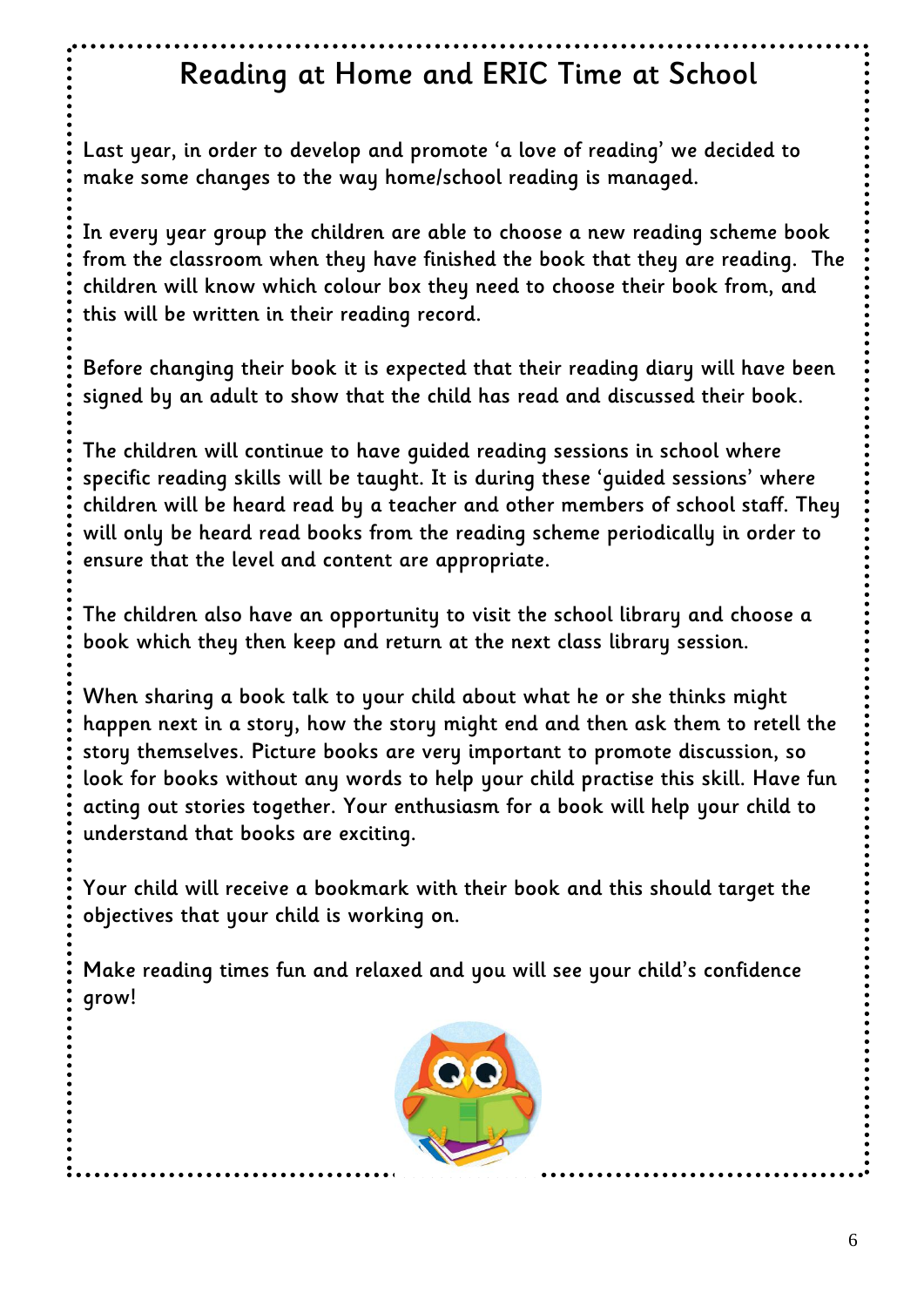#### **Spelling Quiz**

**In Year Four, children will take part in a weekly spelling test. These words will often follow a spelling pattern. We will also test the children on statutory words that the children are expected to know and any current topic words e.g. words linked to World War Two. The children will be expected to have their spelling books in school at all times as they will have the opportunity to practise during the week. Please support your child in learning their spellings.** 



# **Home Learning**

**The Homework Policy was reviewed in the light of comments gathered from pupil interviews and parent interviews (September 2015). The policy sets out the clear purpose of homework and the roles of Academy Representatives, Head Teacher, Class Teachers, children and their parents/carers.** 

**At St. Peter's we are very committed to building strong home/school links. We know that education is most effective where there is a positive partnership between home and school. We hope that homework will increase a child's enjoyment of learning and his/her understanding. We know that it is crucial that we offer support to parents/carers so that there is a better understanding of how learning can be further extended at home. In this policy the term homework refers to any work, task or activity which children are asked to do outside of lesson time, usually with parents or carers.** 

**Home Learning information will be provided by the class teachers and will focus on the class' current topic. They will contain activities that are open ended. Class teachers will request that Home Learning is brought into school in order to track what the children are doing.**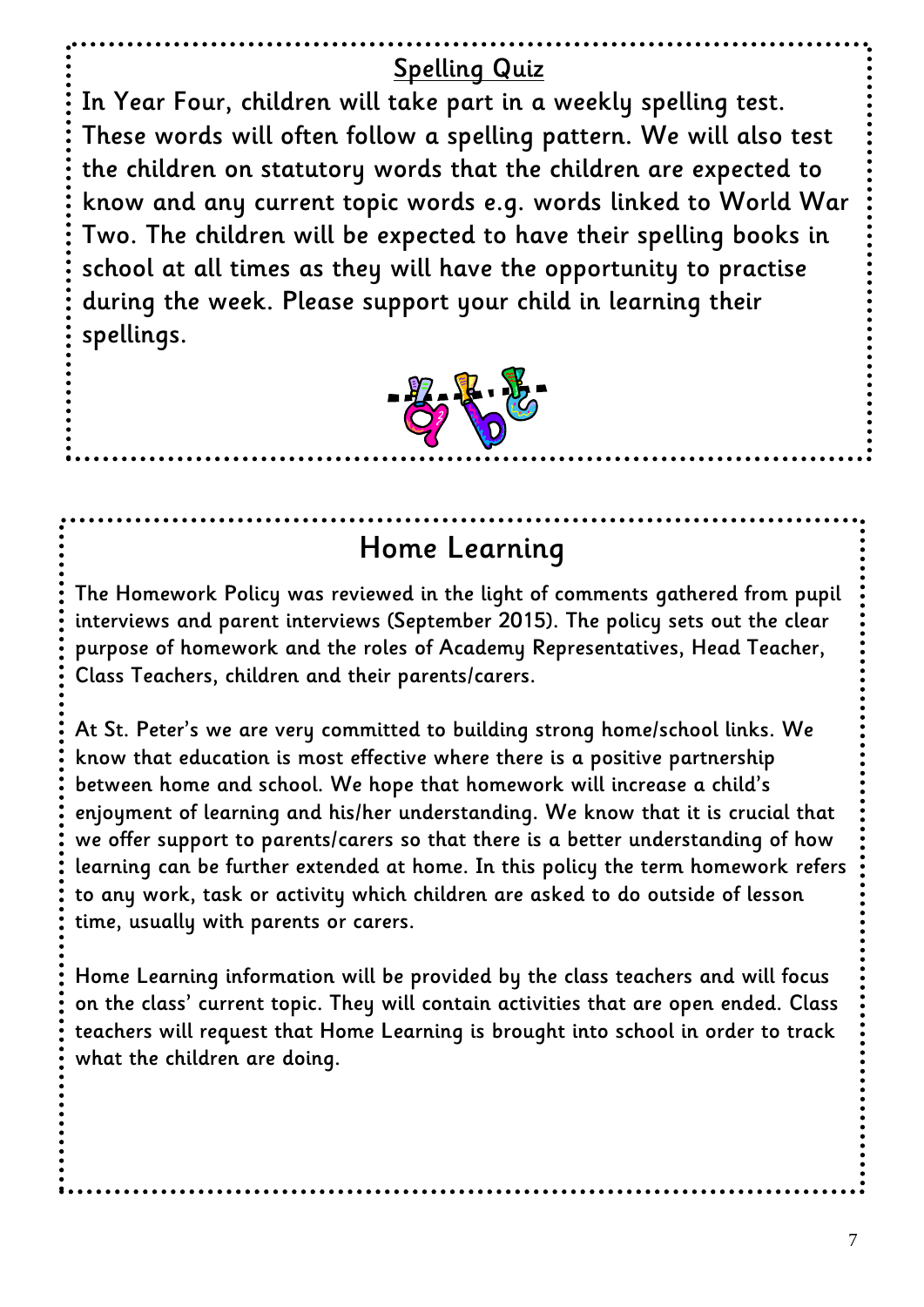# **Additional Information**

- **Water bottles are provided for each child, from the Friends of St. Peter's, and these should be cleaned, re-filled and sent with fresh water each day. Spare bottles and lids can be purchased from the school office and school caps when needed**
- **Only prescribed medicines that are four dosages a day can be administered. The medicine needs to be taken to the school office where the appropriate forms should be filled in. The medicine should be collected from the school office at the end of the day. The form is available on the school website**
- **If your child suffers from asthma and needs an inhaler in school then please speak to your child's class teacher**
- **All monies need to be placed into an envelope clearly marked with the name of the child, class and contents. All cheques should be made payable to 'Our Lady of Lourdes Multi-Academy company'**
- **Earrings are not allowed in school for health and safety reasons**
- **All items of clothing should be labelled with the child's name to make it easier for your child to organise their clothing**

# **Travelling to School**

**Road safety is an important issue and the school has restricted parking. We would ask that you refrain from parking in the school car park as it is for staff, deliveries and to ensure that there is access for emergency vehicles in the event that they might be needed.** 

**We ask you to respect the local residents and please think of the environment and walk to school whenever possible. Parents can park on the car park at St. Andrew's Church in Lyttleton Avenue, and walk the short journey to school.** 

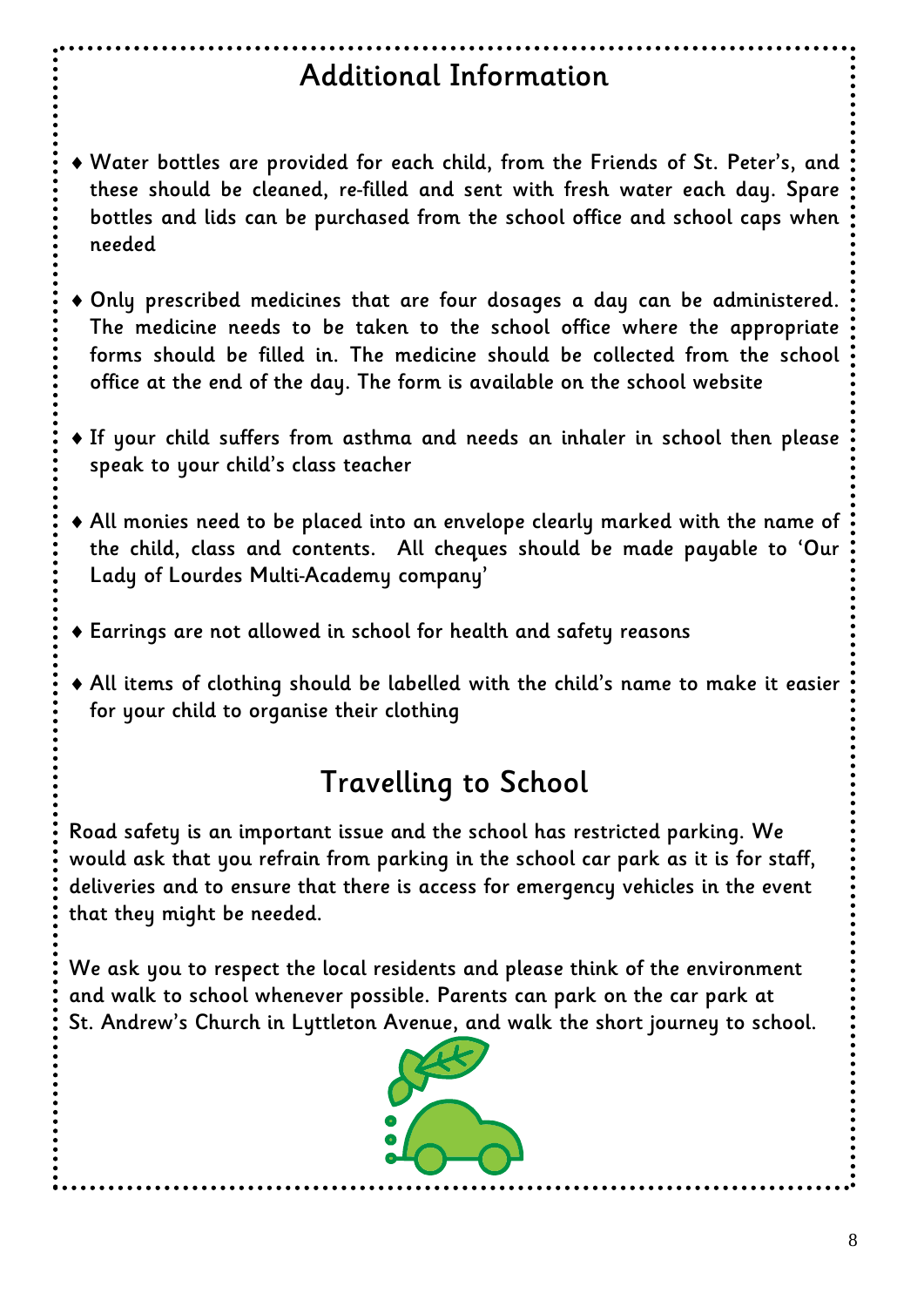# **Our School Prayers**

# **The Sign of the Cross (start with your right hand)**





In the name of the Father...

...and of the Son



...and of the Holy Spirit.



Amen.

#### **Morning Prayer**

**Father in heaven, you love me. You are with me night and day. I want to love you always In all that I do and say I'll try to please you, Father Bless me through the day. Amen.**



**End of the School Day Prayer God our Father, I come to say Thank you for your love today. Thank you for my family, And all the friends you give to me. Guard me in the dark of night. And in the morning send your light. Amen**

#### **Grace Before Meals**

**Bless us, O God, as we sit together. Bless the food we eat today. Bless the hands that made the food.**

**Bless us, O God. Amen.**



#### **Grace After Meals**

**Thank you, God for the food we have eaten. Thank you, God for all our friends. Thank you, God, for everything. Thank you, God. Amen.**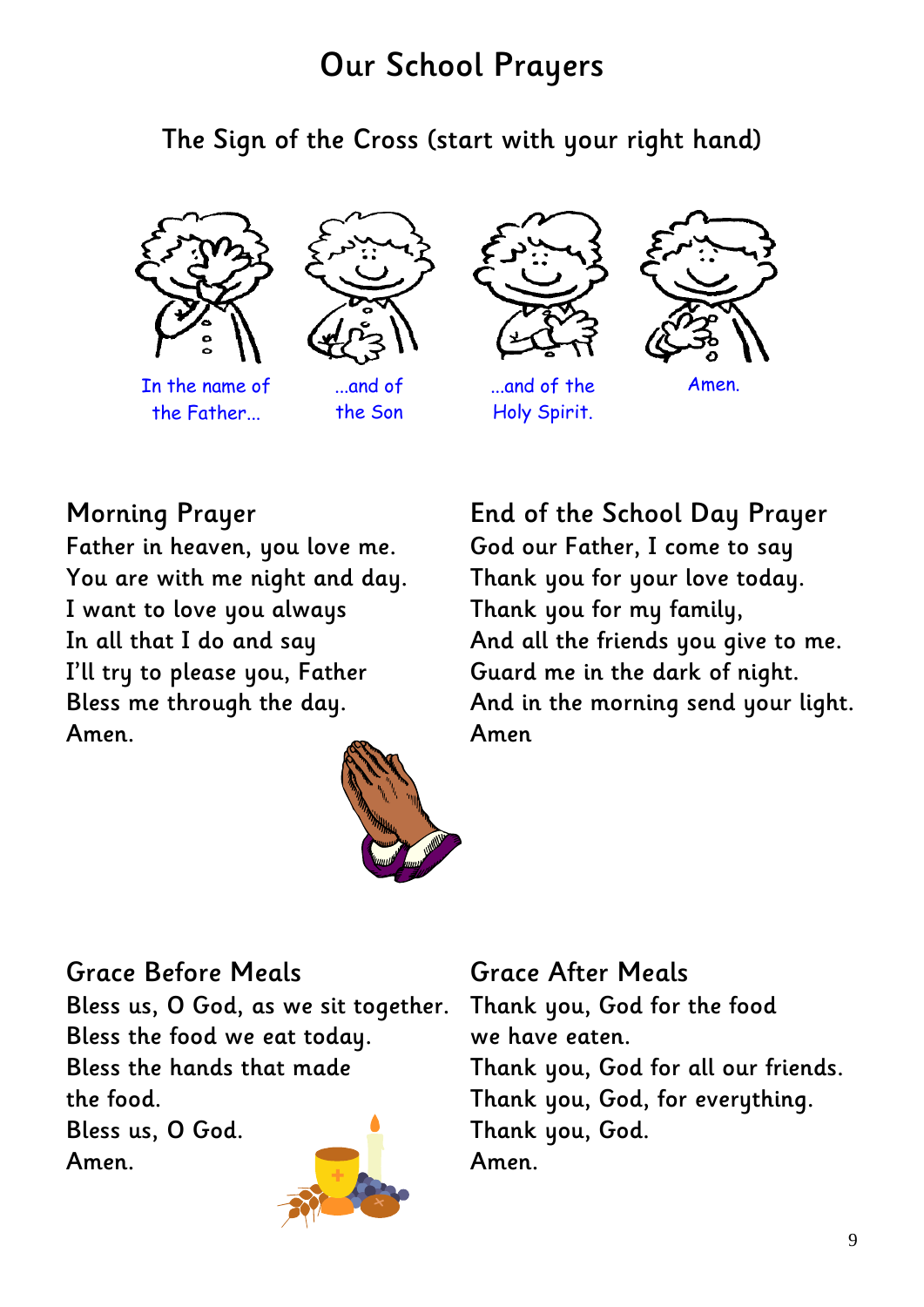#### **ST. PETER'S CATHOLIC FIRST SCHOOL (ACADEMY)**

#### **UNIFORM LIST 2016 - 2017**

#### **AUTUMN AND SPRING TERM**

| <b>Girls</b>                                              | <b>Boys</b>                                               |
|-----------------------------------------------------------|-----------------------------------------------------------|
| Light blue blouse                                         | Light blue shirt<br>$\mathbf{m}$ .                        |
| School tie                                                | School tie<br>$\blacksquare$                              |
| Navy blue cardigan or sweatshirt with the<br>school badge | Navy pullover or sweatshirt with the<br>п<br>school badge |
| Navy skirt or pinafore dress                              | Long grey trousers                                        |
| Navy tights                                               | Grey or black socks<br>$\blacksquare$                     |

#### **SUMMER TERM**

| <b>Girls</b>                                                                      | <b>Boys</b>                                                                           |
|-----------------------------------------------------------------------------------|---------------------------------------------------------------------------------------|
| ■ Light blue or navy checked dress<br>White socks<br>٠                            | Short sleeved blue shirt and<br>school tie or blue polo shirt with the                |
| ■ Flat heeled shoes or sandals<br>(no open toes, sling backs or slip on<br>shoes) | school badge<br>Short grey trousers<br>Flat heeled shoes or sandals<br>(no open toes) |

#### **P.E KIT**

| Girls                                                            | <b>Boys</b>                                                    |
|------------------------------------------------------------------|----------------------------------------------------------------|
| • Navy shorts                                                    | Navy shorts                                                    |
| ■ Navy jogging bottoms<br>■ School T-shirt with the school badge | ■ Navy jogging bottoms<br>School T-shirt with the school badge |
| ■ Trainers/Pumps                                                 | ■ Trainers/Pumps                                               |

#### **SWIMMING**

| <b>Girls</b>                    | <b>Boys</b>                         |
|---------------------------------|-------------------------------------|
| Swimming costume (not a bikini) | Trunks (not shorts)                 |
| Swimming cap                    | Swimming cap if they have long hair |

**For safety reasons jewellery (including earrings) is NOT allowed to be worn in school and only black flat heeled shoes should be worn. Shoulder length hair should be tied back. Hair gel and tram line haircuts are NOT allowed.**

#### **UNIFORM IS AVAILABLE FROM LOCAL SHOPS AND STORES**

School Days (01527 877561) Bromsgrove Sports (01527 874885) PMG Schoolwear - [www.pmgschoolwear.co.uk](http://www.pmgschoolwear.co.uk/) Standard basic items however, can also be purchased from department stores